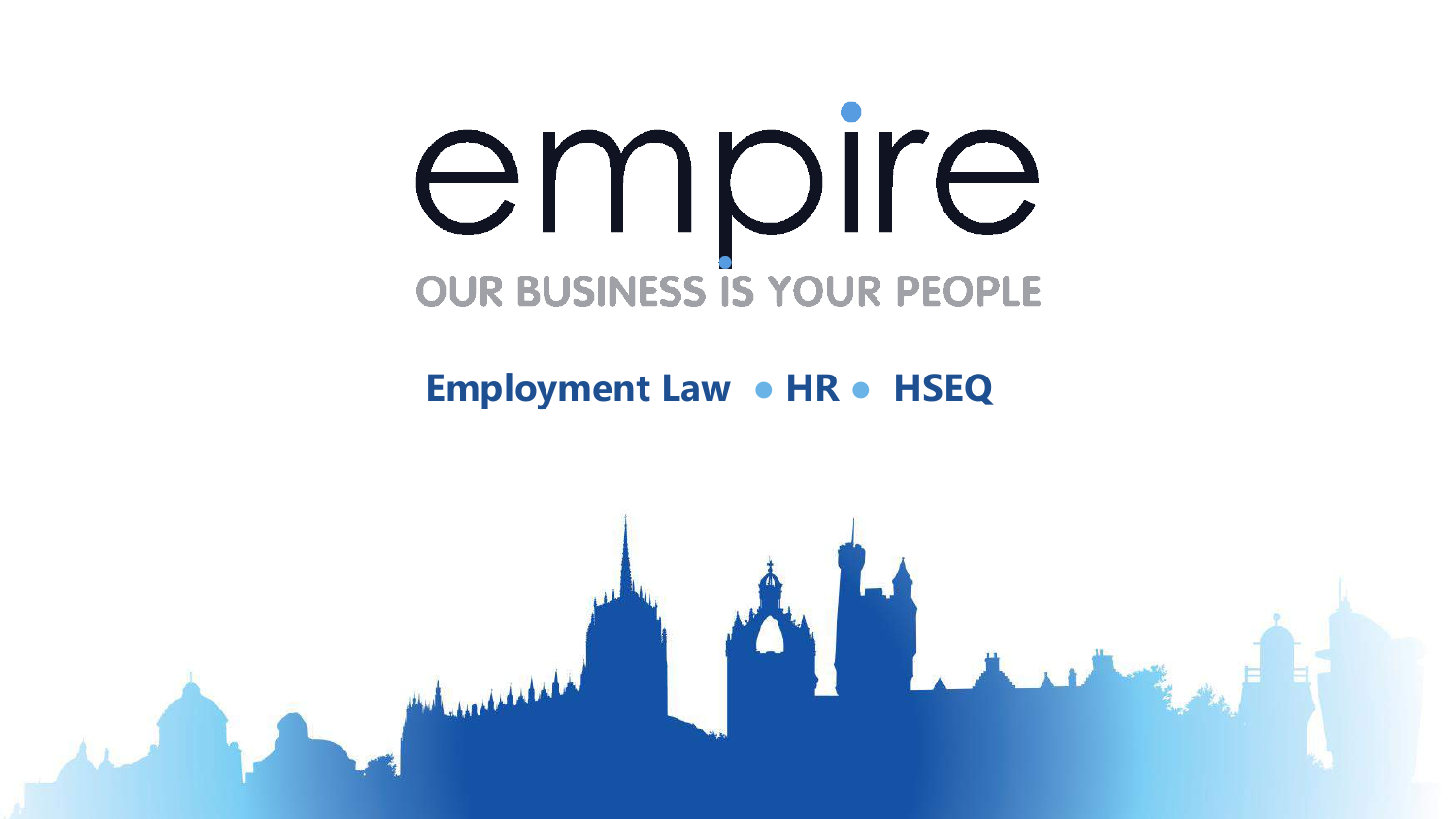#### **Mental Health at Work Awareness**

- **Mental Health in the Construction Sector**
- **The business benefits**
- **The Mental Health Continuum and interaction of work and non work factors.**
- **Overview of the legislative framework**
- **How to approach discussions (Case study examples)**

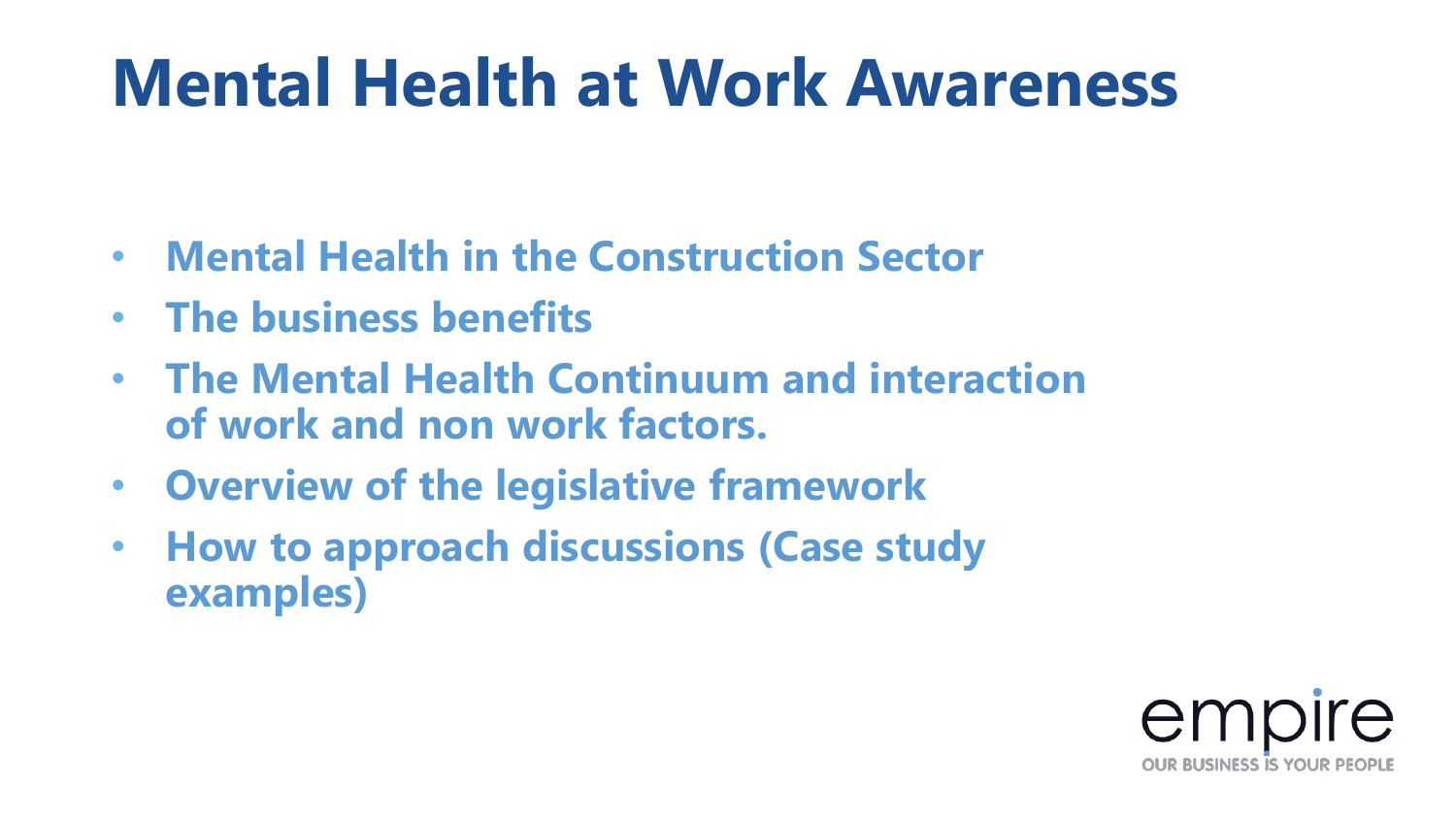#### **Mental Health in the Construction Sector**

**80% of employers reported that mental health was a major issue which was impacting on their business. Working Environment – Long working hours, deadlines, travel and commute Demographics – male dominated environment**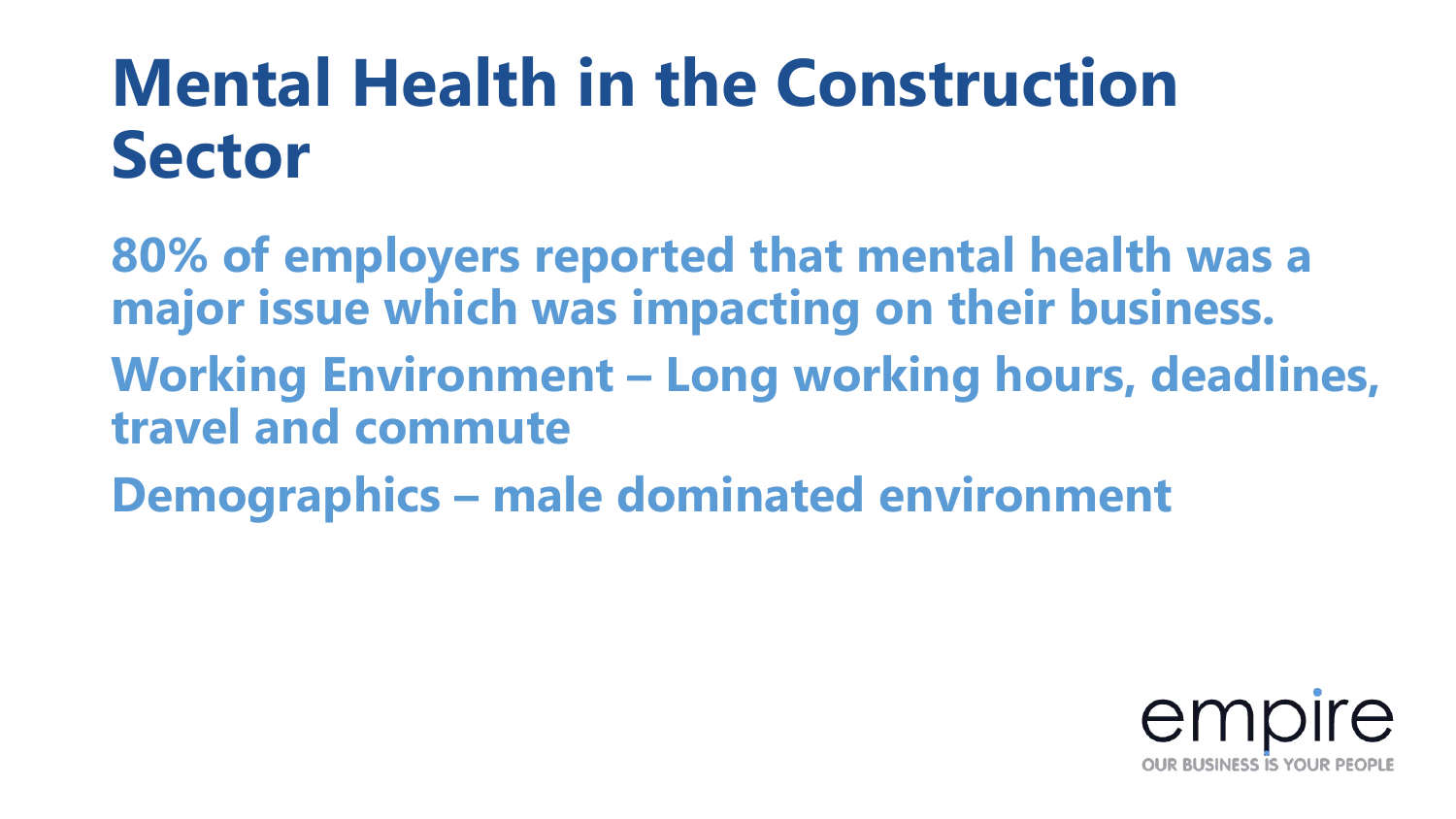**Sickness** absence £690m Presenteeism £1240m **Turnover** £220m



Stress and other mental ill health is 2nd cause of work absence Average of 21 days for mental ill health absence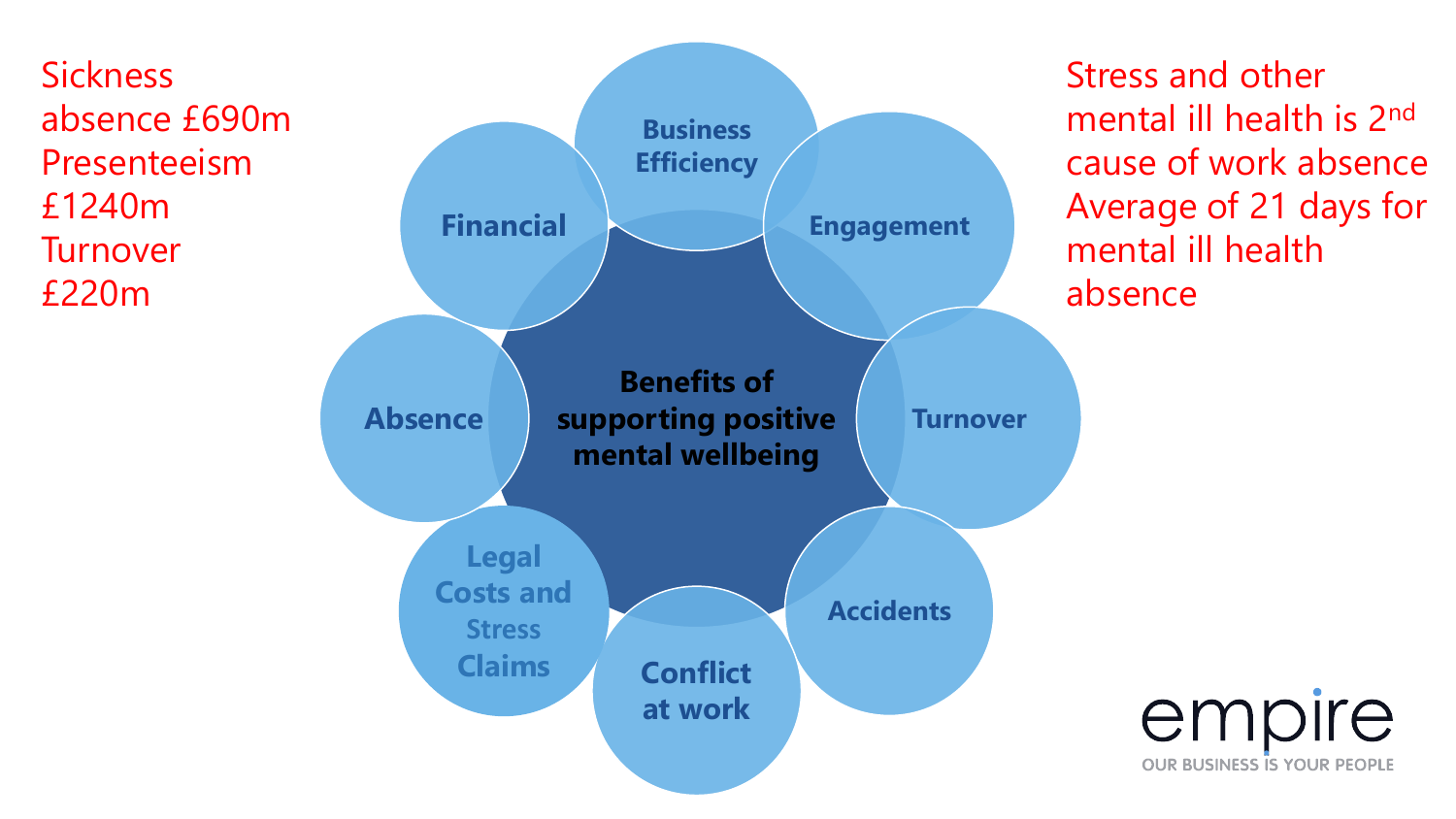#### **The Mental Health Continuum**

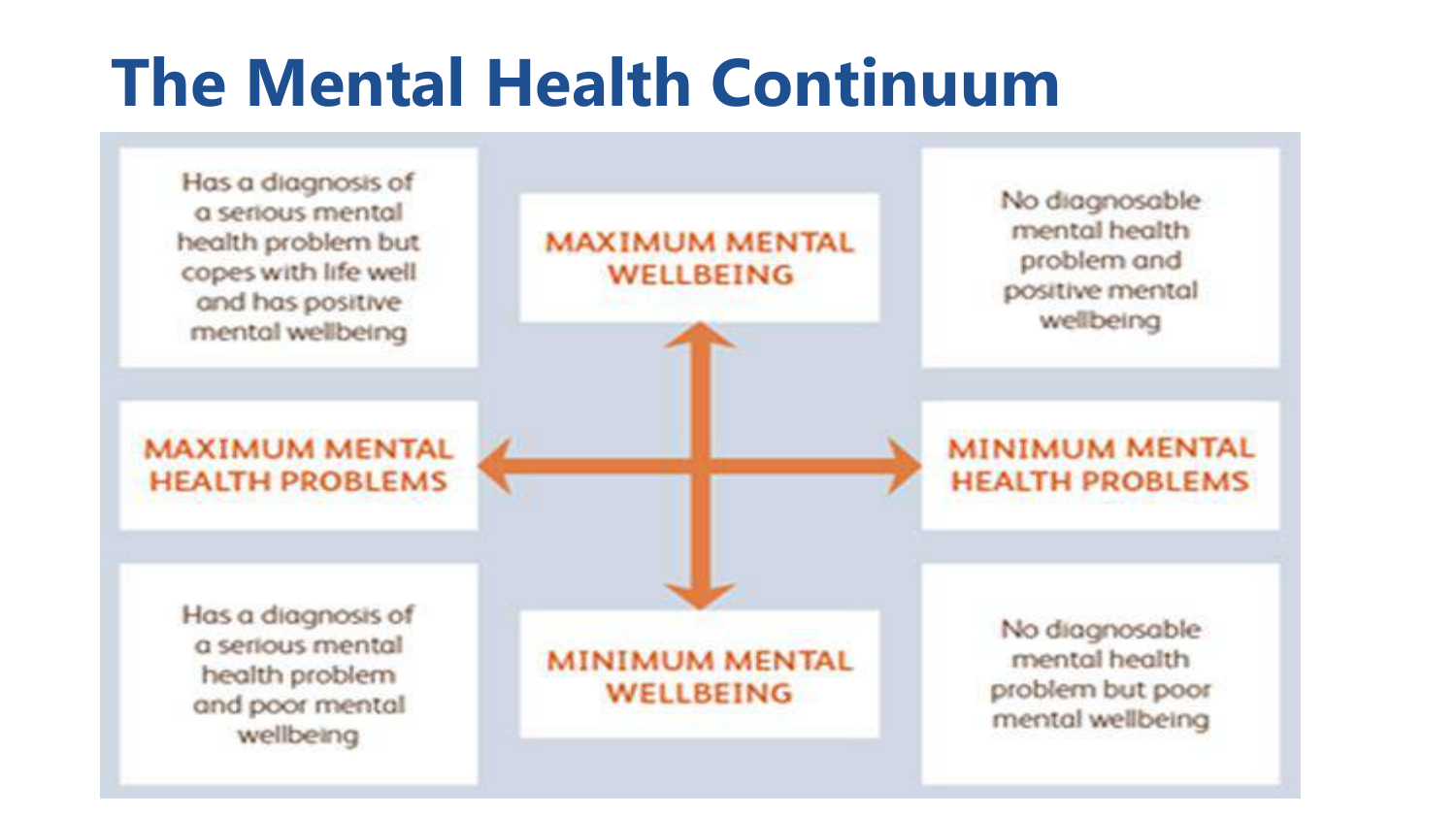#### **A couple of other points:**

#### The Recovery Message What is stress and how does it relate to mental ill health?





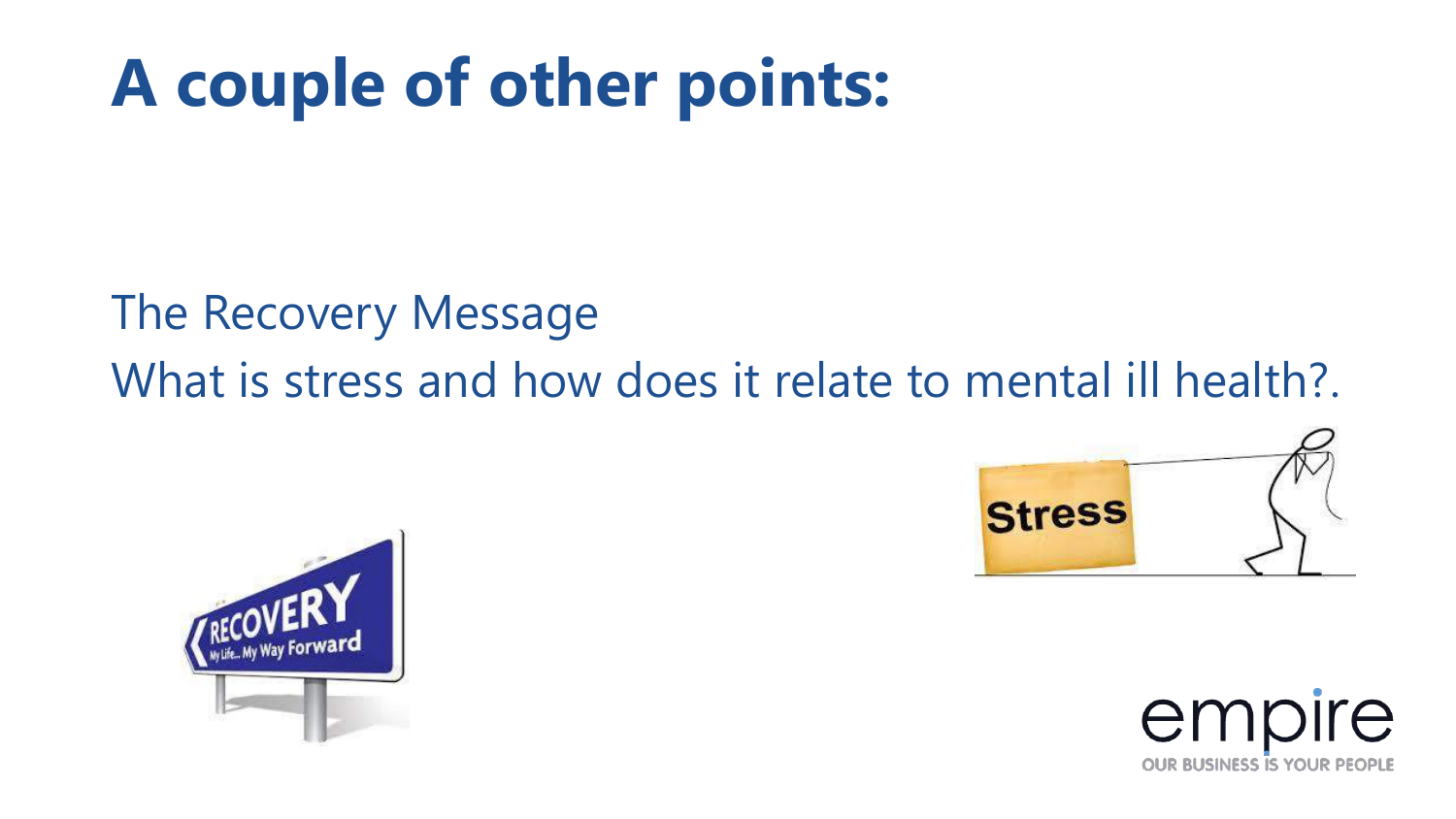#### **The impact of work and non work factors**

Most mental ill health is caused by a combination of both work and non work factors. Therefore difficult to disentangle the impact of various factors on mental health so it is in employers' interest to support employees whatever the original cause or trigger.

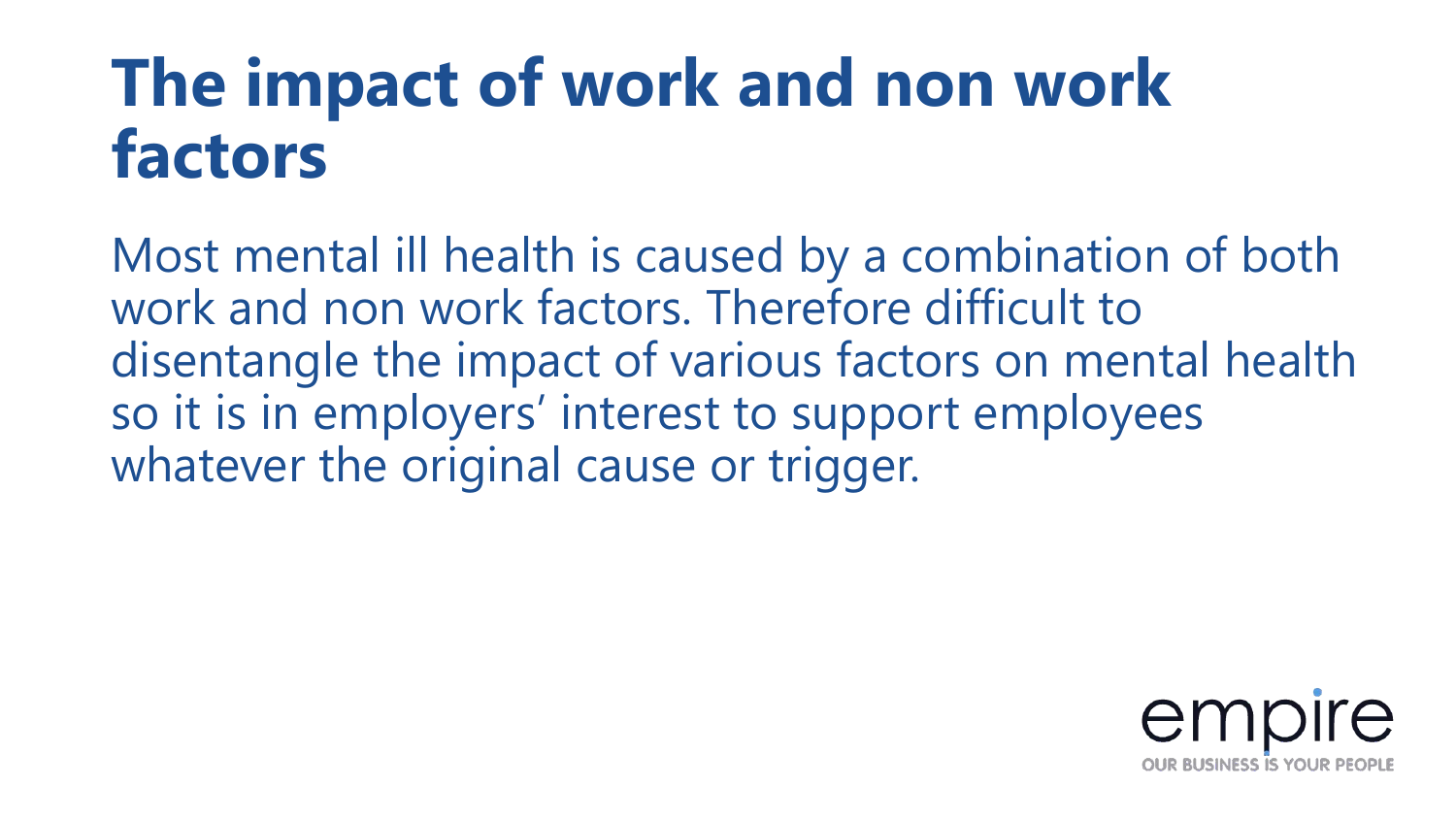## **Potential workplace triggers**

- Long working hours
- Unrealistic deadlines or expectations
- Poor working environment
- Unmanageable workloads or lack of control
- Negative Relationships or poor communications
- Lack of management support
- Job insecurity or relentless change
- High risk roles

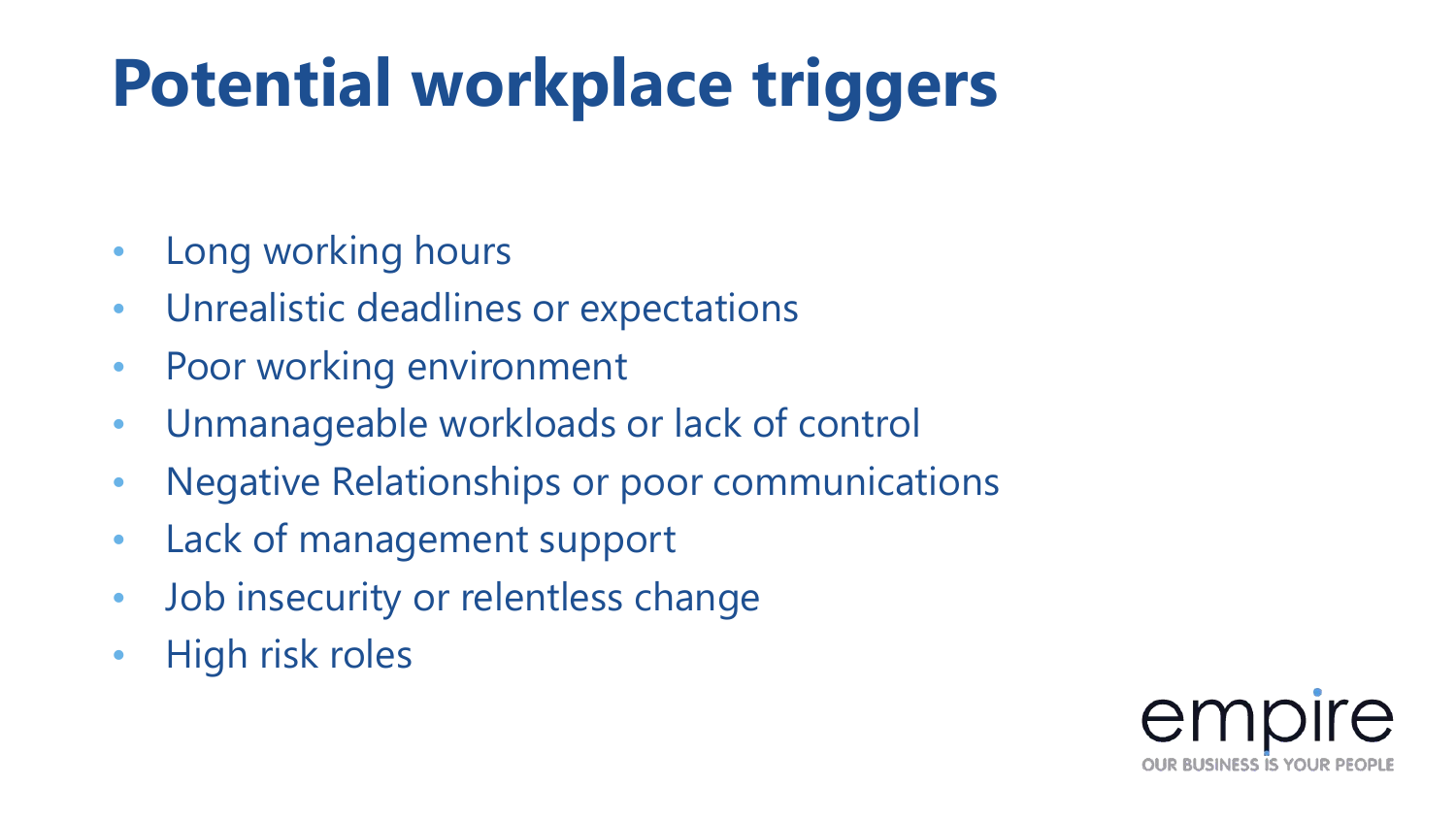### **The legal framework**

All employers have a duty of care under health and safety legislation regarding the health, including mental health, of employees. Also required to comply with the requirements of the Equality Act 2010.



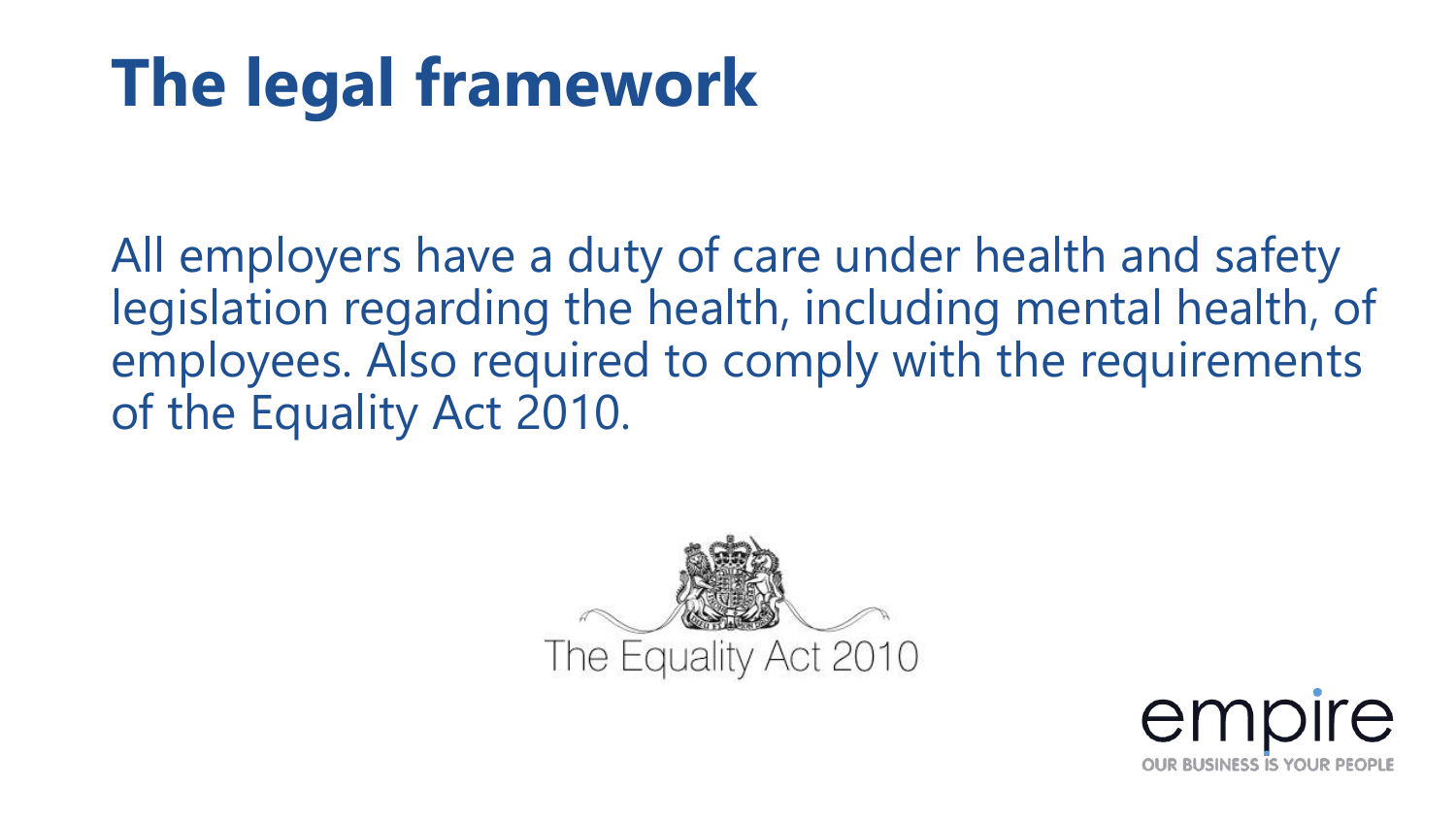## **The legal framework**

The Equality Act 2010

Definition : A physical or mental impairment that has a substantial, adverse, and long term effect on normal day-to-day activities.

Even if an employee doesn't think they have a disability, the Equality Act may protect them from discrimination if their mental ill health condition fits its definition of disability.

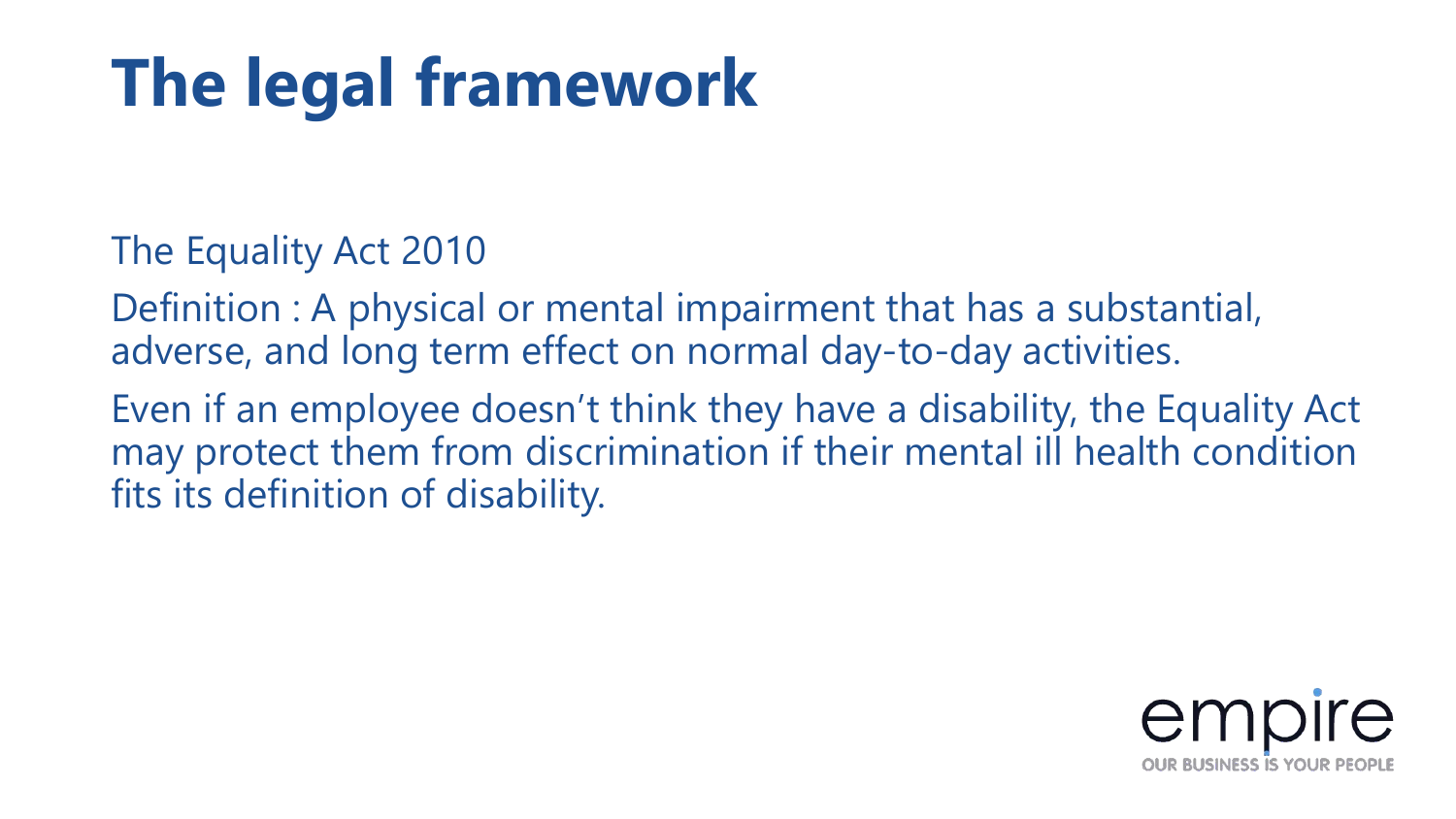#### Scenario 1

Raising the subject with an employee where poor mental wellbeing is believed to be a factor

Scenario 2

Supporting an employee who has been diagnosed with a mental ill health condition

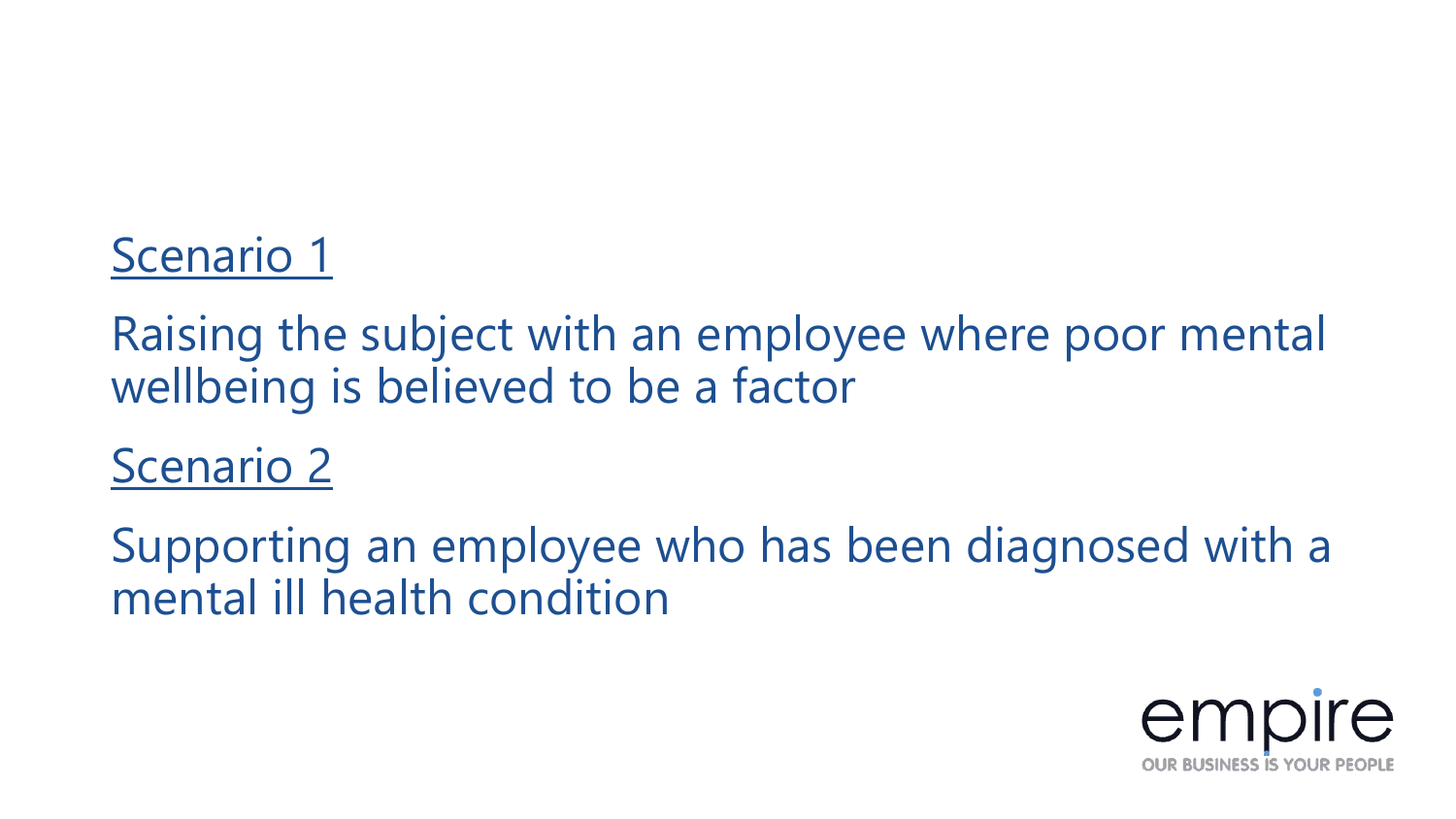### **Raising the subject**

Choose an appropriate place Encourage the employee to talk Encourage people to seek advice and support Seek advice and support yourself Reassure

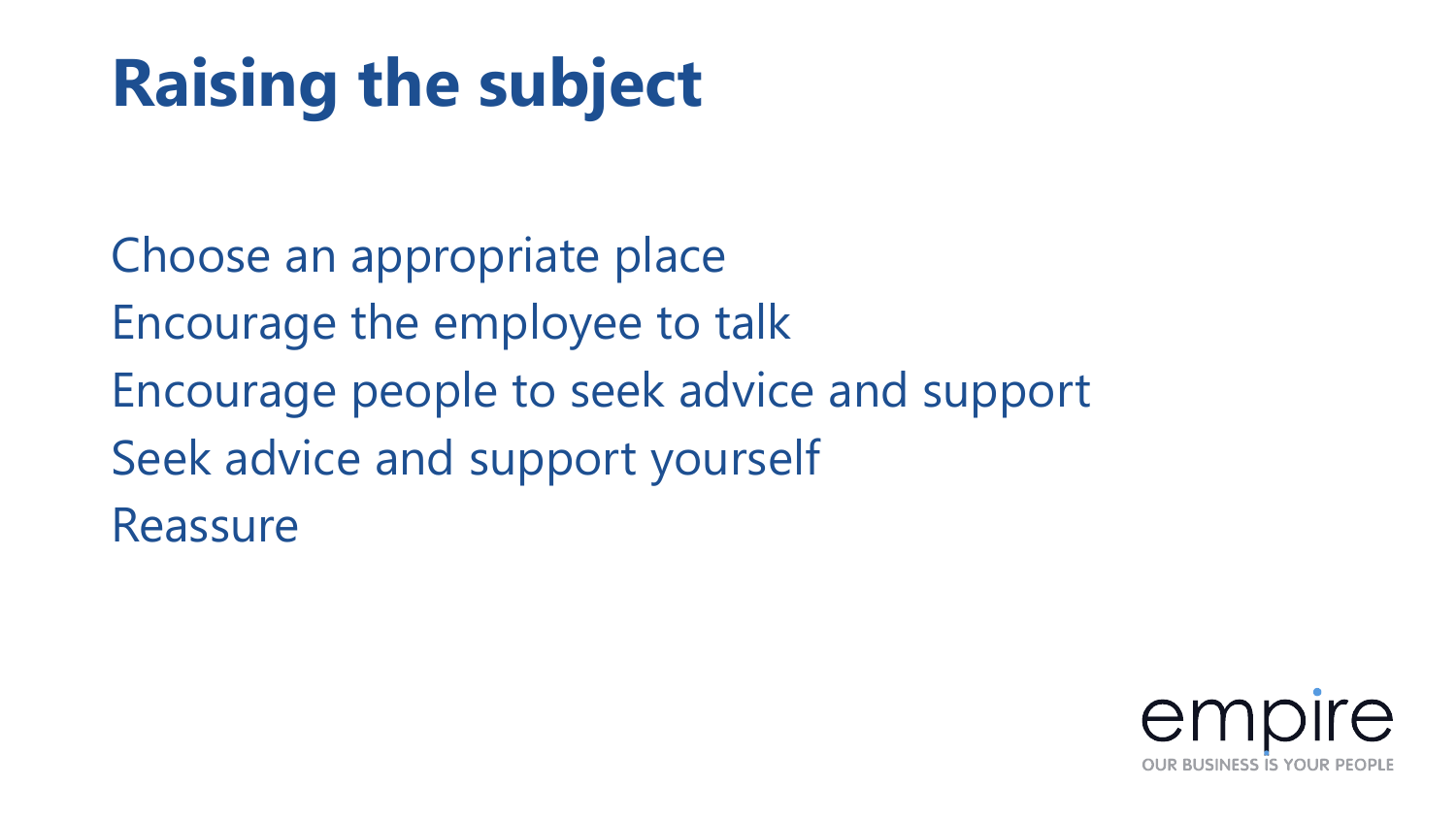#### **Managing mental ill health and disciplinary issues**

In some cases, it may be appropriate to have dual track approach, where the employee sets out an agreed framework for managing e.g. the unacceptable performance, whilst at the same time initiating support for any health needs

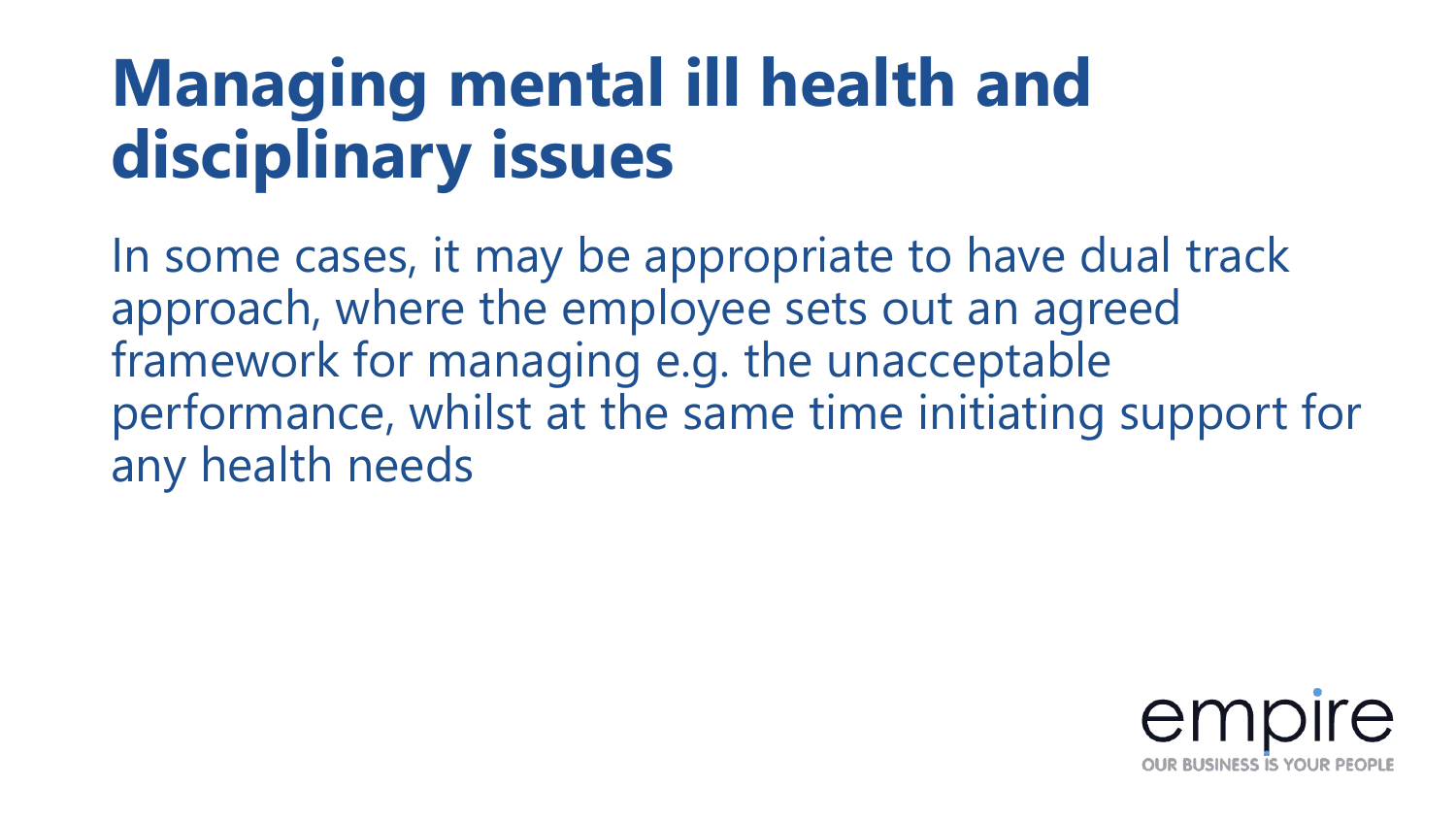## **Supporting an employee**

- Maintain appropriate contact where employee is absent Preventative adjustments
- Adjustments to aid recovery
- Consider allowing 'KIT' days where appropriate to maintain contact and facilitate a return to work
- Set up a WRAP approach and have a dialogue with the employee – can set out joint understanding and expectations**.**